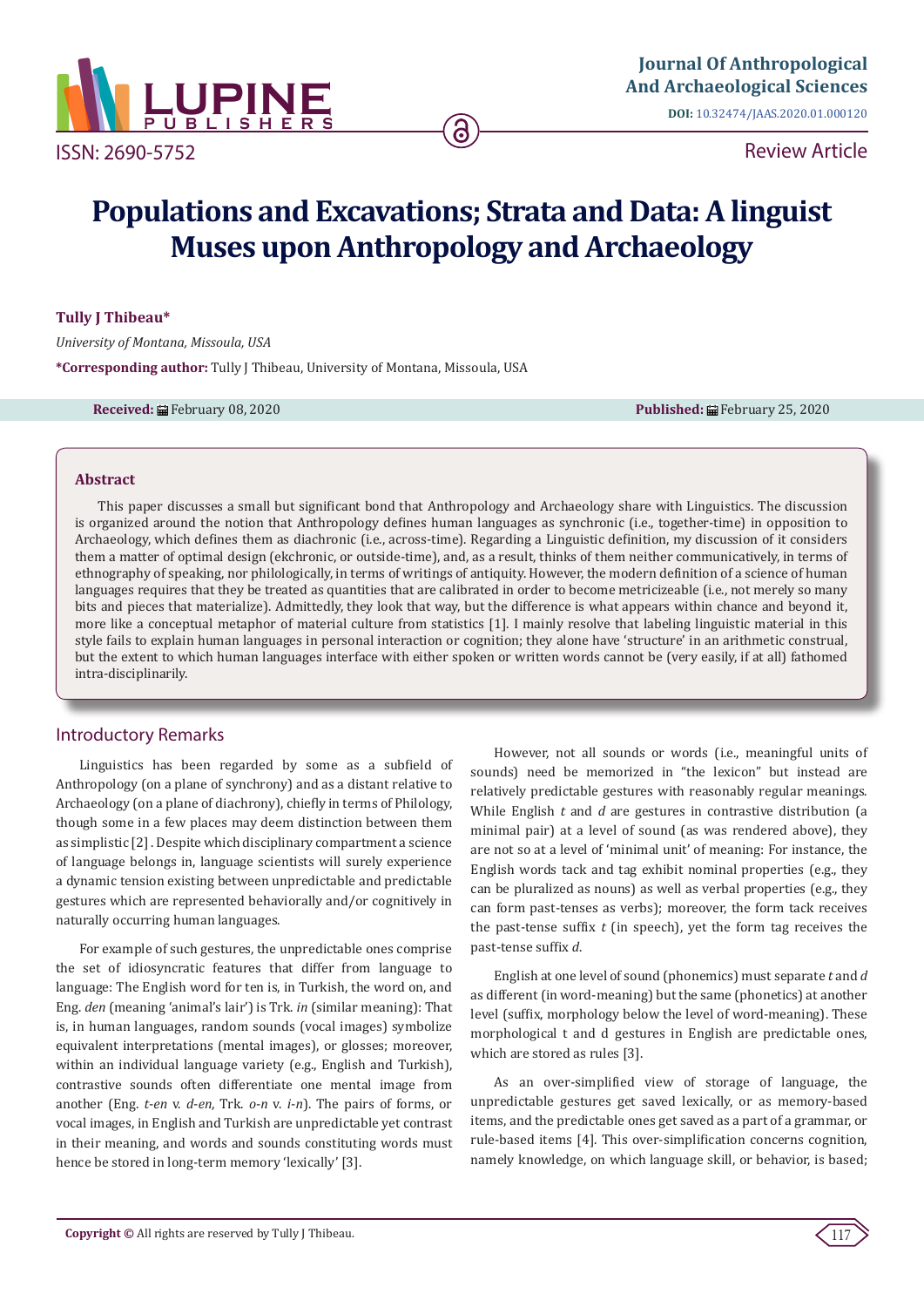language data (i.e., behavior) are exposed to a set of two cognitive procedures, one being passably concrete (unanalyzed data), the other tolerably abstract (analyzed data). These routes bid to describe a developmental path and may be easily likened to language functions as imitative wholes deposited as lexical material (early development) but riven into language forms, mapping onto functions (later development). Karmiloff-Smith [5] equates these stages as implicit mental representations that are obscured (hence unanalyzable) to learners and then gradually more explicit mental representations that are increasingly scannable (i.e., analyzable) for learners; 'lexical' items may become grammaticized. This conception of development may reveal more about cognition than about language, however.

# Revealing More About Language, or What You See is Not What You Get

As an illustration, please take for example those gestures that are unpredictable and therefore usually associated with a characteristic similar to the arbitrariness of linguistic sign [6]. That is to say, human languages link (map) vocal images to mental images in overly direct one-to-one ways: An early developmental stage is called "nominal realism" [7,8] and 'underextension' by developmental psycholinguists: When children commence to develop their vocabularies, they map a vocal image onto a mental image, one taken from the physical properties (or the raw data) of the discovery-event [9] as a "haphazard" exemplar [10], not realizing that a word in general represents a set of objects. If one of the physical properties of that random example changes (e.g., color, size), then a different word (the child might insist) must be required to denote that particular object (e.g., the vocal image boots may not be accepted by a child learning English if the 'boots' are of dissimilar color and/or size than when the child initially perceived a first mental image of boots). The opposite phenomenon of 'underextension' is 'overextension' (e.g., a child using the vocal image ball for all mental images round in shape). Some perceptual properties, like roundness, receive a suspected universal salience in terms of children's overextensions [11] and suggest that meanings of words are organized (at least in part) as componential analyses, broken down into semantic primitives assigned distinctive features with ± oppositions [12].

From here, matters become awkward in two different ways, with respect to Anthropolgy and Archaeology, for the study of culture according to this mode may be discerned as structural, thus insuffiently explanatory [13], and the study of the written forms from antiquity coherent with this system may be avowed in an alike way: "When numbers dominate the Word, this same false hope of becoming respectable through quantification… " [2]. Many of the problems that are related to language are left to applied linguists [14] although, to linguists, language-related problems, while not appraised as such by native speakers (either past or present), are yet resolvable by means of simplifications of such quantifications.

Quantifications in terms of binary oppositions harnassed to distinctive features were popularized as a presence or an absence of a precise physical distinctive feature (e.g., voicing) by Saussure; his "algebraic notation" allowed an application (in retrograde) for historical-linguistic purposes, that is, predicting (rather than reconstructing) that Hittite would follow rules (at a level of sound) of Indo-European (IE), based on the comparative technique of the  $19<sup>th</sup>$  century neogrammarians [15]. It was in 1927, fourteen years after Saussure's death, that Kurylowicz indicated that Hittite utilized a written gesture matching cognate IE forms that Saussure conjectured, using his method of arithmetical analyses of 'phonemes' and the way that they "patterned" with morphological units [16]; for good or ill, at this point, any subject matter experts must come to terms with '-emic' and '-etic' levels of representation.

Strictly speaking, Saussure does not, in his work on IE "sonant coeffiecents" (laryngeals), define what a phoneme is; rather, he uses the term with the implicit understanding of his readers, that one is empty of a physical gesture (i.e., 'phonetic' content) but serves as an abstraction away from a vocal quality [17], characterized by some principal rudiments of sound (i.e., 'phonemic' content). While styled as not fitting into any structuralist school of linguistics, Kurylowicz presumed no less than two strata for human languages (e.g., 'langue' and 'paroles'), an "abstract" stratum composed of meanings, or morphemes (i.e., "unstructutured," or arbitrary), "only represented" (yet "not composed") by fundamental -emic "constituents," incorporating another materialistic<sup>1</sup> stratum of directly observable data [18]. At stake is the idea that a unit of language, some gesture (e.g., vocal image) mapping onto a mental one, is either a static form (which may in fact vary according to its position in relation to other units) or a dynamic one (which may in fact vary according to a procedure working on one basic shape). Rather than take issue with any mechanism that may/may not be involved (i.e., remain agnostic), focus should instead be placed on the materials utilized when linking sound and meaning as one; human languages are, after all, to some degree arbitrary in their behavior, and no human being, regardless of expertise, directly observes what is happening cognitively, where mapping occurs. However, if all parts of human languages were, in their behavior, happening wholly by chance, then no human being could project what would be considered as normative by the community.

# A Brief Post-Structural Interlude

The part of human languages, where predictions based on community norms are formed, is the grammar. A human grammar may be a set of rule-based mental representations or may be a set of exemplar-based mental representations which provide cognition with repetitive patterns that resemble rule-based mental representations yet are induced only from behavior (or the data). This choice of one view of human grammar over another view might appear to be an option set forth in terms of political philosophy: Does humanity merely "recover" meanings from its past or are they "something we create" [19], in the parlance of linguists, *generate*?

1 Bloomfield 1933 believed that the attribute "mechanistic" was optimal over "materialistic."

**Citation:** Tully J Thibeau. Populations and Excavations; Strata and Data: A linguist Muses upon Anthropology and Archaeology. J Anthro Ettation: Tuny J Timbeau. Fopulations and Excavations, Strata and Data. A miguist Muses upon Antinopology and Archaeology. J Antino<br>& Archeo Sci 1(4)- 2020. JAAS.MS.ID.000120. DOI: [10.32474/JAAS.2020.01.000120](http://dx.doi.org/10.32474/JAAS.2020.01.000120)

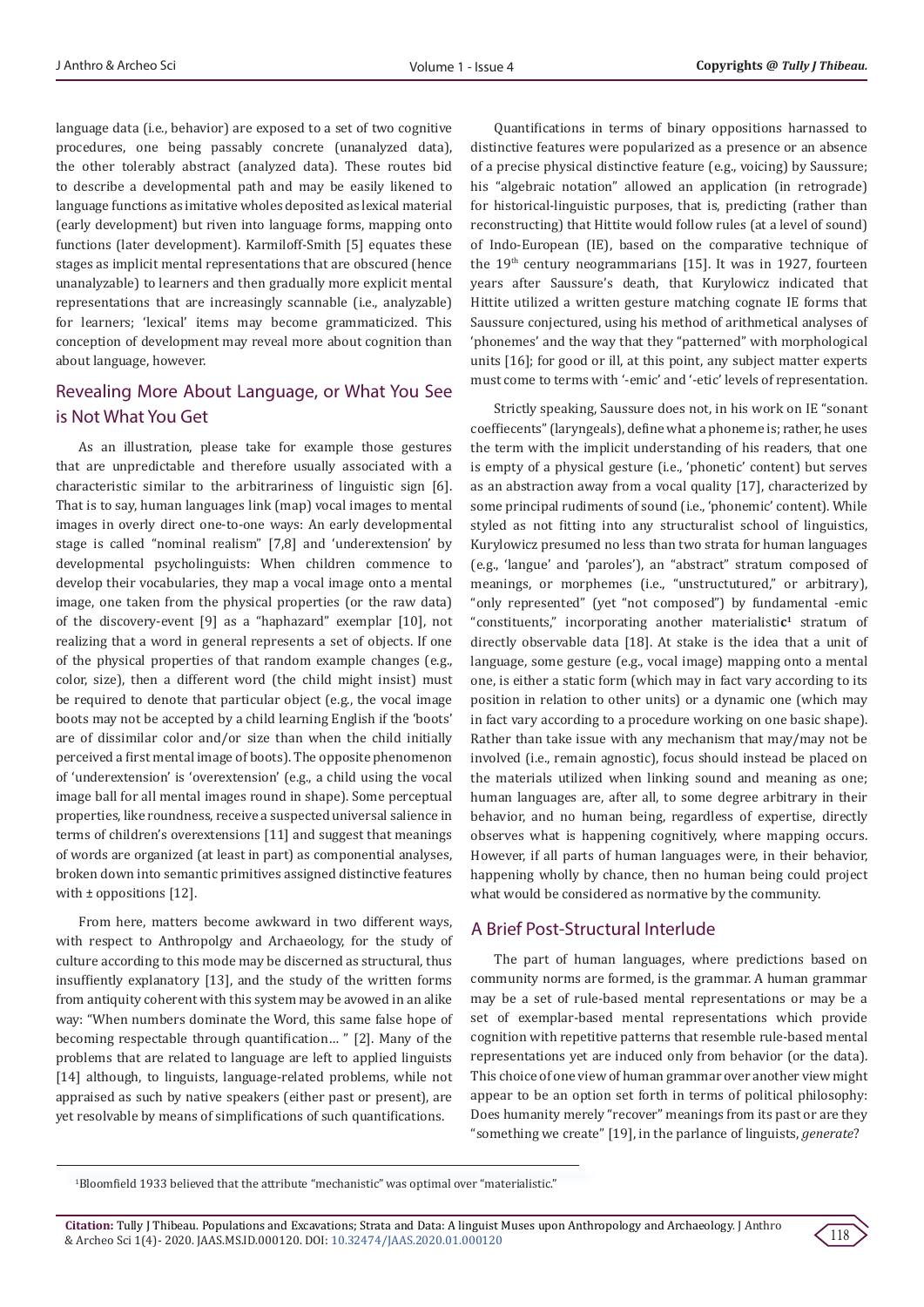## Specifications for a 'Linguistic' Economy

For linguists, concerns of this partisan or ethical hue are not as great as language design, the extent to which how deftly a language's arbitrary exemplifications stand in constant parallel with its (proportional) logicalities: That is to say (all things being equal), a solitary sound (be it at a phonemic or phonetic stratum) does not map onto a meaning unit; all meaning units compose either a lexicon (randomly) or a grammar (calculatingly). An English illustration discloses that 'alveolar fricatives' that differ in 'voicing' features (symbolically *s* and *z*) represent no meanings in and of themselves (besides onomatopoeticall**y2**); however, they express a meaning contrast between *cease* /sis/and *seize* /siz/ in wordfinal position (i.e., contrastive distribution) and thus are regarded at the level of sound as (unpredictably) phonemic. Phonologically phonemes, they (still symbolically *s* and *z*) function as a suffix (i.e., morpheme) to these lexical items and signal the present tense of a 3rd person singular subject (*it ceases* /sis-ɨz/ v. *it seizes* /sizɨz/), and this suffix varies proportionally with the same subject (*it stops* /stap-**s**/ v. *it grabs* /græb-**z**/); at a morphological level, s and z are no longer regarded as contrastive but as complementary (i.e., this suffix varies according to phonemic properties of a wordfinal phonological segment). These morphological variations (or allomorphs) might be considered static units /-ɨz~-**s**~-**z**/ (i.e., arranged in relation to a lexical word) or dynamic units whereby /-ɨz~-**s**~-**z**/ are derived from a single would-be 'archiphoneme' /-**Z**/ by means of a putatively cognitive process; regardless of how this linguistic phenomenon is optimally described, processes could nonetheless never be directly observed cognitively, but they could be considered as such, yet only historically [20].

This discussion now is not so much concentrated on an optimal description of design of human languages but redirected toward the degree (moving properly parallel or perpendicular to) that a professed synchronic process in the mind echoes an attested or inferred diachronic process. Optimal language design is centered on phraseology such as parsimony, elegance and simplicity, in the sense that Occam's Razor upholds a minimal account for complex affairs: An example of such plainness in describing human language includes the aforesaid 'archiphoneme,' which neutralizes a contrast between two phonemes (Trk. *at 'horse'* v. *at 'name'*, seeming homonyms, become *at-i* 'its horse' v. *ad-i* 'its name', a voicing difference neutralized in word-final position).

In Turkish, *t* and *d* are phonemes in word-initial position (e.g., *t*-*ek* 'single' v. *d*-*ek* 'until'), yet their voicing distinctions (±), which make them contrastive, are rendered to be no longer relevant in word-final position. Trubetzkoy [21] created the term 'archiphoneme' for a kind of cross-linguistic phenomena revealing an added "mark" (e.g., [+ voice]) only when a segment (e.g., a stop) is positioned in a given linguistic context (in the prior specimen, between vowels). The implication that the proposal of an archiphoneme entails is, in part, that it is only practicable to propose one if linguists understand a language's phonological structure (phonemic/phonetic) as well as its morphological structure; the other part of the implication is that the phonology of X is, with respect to at least one of its facets, contingent on the morphology of X [22]. In specific linguistic contexts, segments of phonetics could be abstracted by pleading phonemics.

In labeling the synchronic state of language X (for example, English and an optimal way to describe its morphological variants in present tense 3rd-person singular properties of a subject, namely, /-ɨz~-**s**~-**z**/), the term 'archiphoneme' might not be a suitable label because forms of English verbs remain constant while a soi-disant suffix /-**Z**/ exhibits 'archiphonemic' behavior. In this case of variation, the 'subject-verb agreement' morphology is phonologically conditioned, based on the synchronic state of the phonological structure that define English word-boundaries; suffixes (below the level of word, but not of meaning) undergo variations based on the boundary that defines word-final. Whether the solitary meaning of the suffix should be preserved as /-**Z**/ or the directly observable phonetic realizations should be reflected as /-ɨz~-**s**~-**z**/ is a matter that designers must muse upon. As two language-change incidents over time, however, it is observed that archiphonemic neutralizations may not be easily subsumed as morphophonemic alternations (a.k.a., phonologically-conditioned morphemes): Modes of accosting these two types of changes may be listed as 'archiphonemic vs. phonemic' or 'typical' (i.e., circumventing any differences between the two procedures, thus rendering them all as 'sound changes'); in particular instances, sound-change over time proceeds according to a 'phonemic' principle and, in further instances, according to a 'archiphonemic' principle [23]. Usage of phraseology such as principle suggests that diachronic processes present language design with glimpses into mental processes.

# Outlining Rules Through a Ranking Thereof

In observing any principles of sound-changes at wordboundaries involving morphemes, no clear-cut claims have been made pertaining to an adequate standard for rendering more simple the sets formed by language X. Various diachronic descriptions of ostensible proto-languages, however, refer to alleged synchronic descriptions of how those past systems must have operated. As for a System, I hazard one to be a set of principles, and a principle to be a way of proceeding (in this instance, using language X intelligibly, in terms of its perception/production in speech).

Not only must one include a means of storing samplings from experience into unpredictable and predictable repositories (the latter into paradigmatic form), but also one must institute a sequence of variations among segments such that those patterns are deposited into a predictable repository. In other words, this system is 'trained' to be capable of stockpiling descriptive material apropos of language X and to be capable of prioritizing those materials, based on ranges of variability.

As an illustration, recall the aforementioned variations among /-ɨz~-**s**~-**z**/ where the form /-ɨz/ shares the narrowest distribution (linear array), directly adjacent to the English sound segments



<sup>2</sup> Some place between Bloomfield's remarks (1933, p. 6) regarding a "bow-wow" theory and a "ding-dong" theory.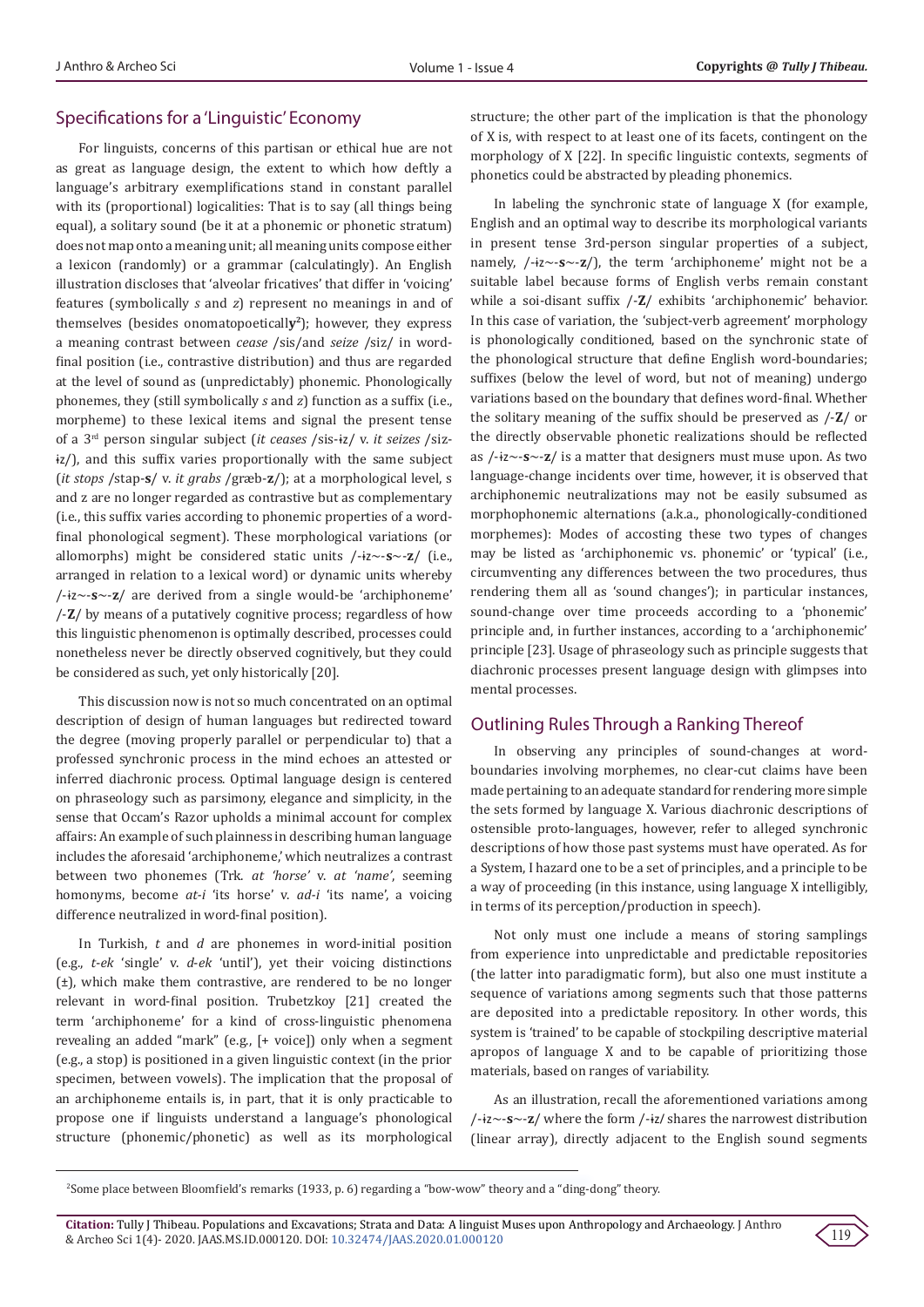/**s**-~**z**-~ʃ-~ʒ-~**tʃ**-~**dʒ**-/ at the ends of words (often referred to sibilants); conversely, unlike /-ɨz/,the variant /-**z**/ shares the widest distribution (immediately after any segment), and /-**s**/ immediately after any segment specified as [**-voice**]. The variant /-**z**/, because it is allotted the widest distribution, becomes the default marker of 3rd-person subject present-tense agreement (the 'elsewhere' condition), providing a system simplicity in calculating the motor instructions for producing/perceiving all relevant forms (i.e., /-ɨz~ **s**~-**z**/) synchronically [24].

Perhaps a better way of defining simplicity at the systematic level (e.g., grammar rules), the output of this morphophonemic alternation is the unmarked form, which joins a 'basic' form (or root or stem of a verb) with a suffix that signals a third-person singular present-tense subject. If that root or stem of a verb ends in a sound segment with a [**-voice**] property, then the suffix also becomes so marked (i.e., unmarked /-**z**/form proceeds to the marked /-**s**/ form, harmonizing in [-voice] features). Furthermore, with regard to the segments /**s**-~**z**-~ʃ-~ʒ-~**tʃ**-~**dʒ**-/, the sibilants, a more specific environment is conditioned, wherein the root or stem of a verb ends in sound segments with combined primary and secondary obstruction [**+consonantal**] features: The primary one involves lifting the front edge of the tongue towards the alveolar ridge or teeth (i.e., **[+coronal]**); the secondary one involves the constriction of the air flow being aimed toward either primary place of articulation in order to augment the airflow of the sound segment (i.e., **[+strident]**), a property found only among **[+continuant] [+obstruent]** segments, or fricatives and affricates [25]. That is to say, the simpler the property that enters into the input (basic + suffix), the least marked form that exits the output (verb  $+ z$ ); once properties are added (either **[-voice] or [+coronal] [+strident]**), marked forms ensue. An elsewhere condition is a default unmarked signal (third-person singular present-tense subject) unless lower-level properties intercede the unmarked forms to generate marked forms by 'rule,' or order. This construal presumes that only applicable features or properties are indispensable for triggering marked forms, restricted to **[+coronal] [+strident] (or [-voice]**) rather than every single one that distinguishes each form: "The fewer features mentioned in the description, the greater its economy… the reason for establishing an order is made explicit … [an aftereffect] of the proposed criterion of simplicity" [24]. In this theory of a grammar, what we cannot directly observe (a mental process) is inferred from what we observe directly, synchronic behavior. Such inferences are equally true for various diachronic processes as well. The relationship between the sound changes described as Grimm's and Verner's laws illustrate a simplicity criterion with a goal toward ordering these two sound-change regularities by combining attested forms from a Proto-Germanic language and forms inferred there from.

The affiliation of these regular sound-changes is a sequence of two ordered regulations in which one must have preceded the other and, as a consequence, the demands of the predecessor ruling widened the 'natural class' (i.e., a set of sounds affected by the first instruction) of the segments that the successor ruling applied to. Grimm's Law notably detected a number of voiceless

stops (or **[-voice] [-continuant]**) in several archaic attested languages (namely, Classical Greek, Latin and Sanskrit) that paralleled homorganic (i.e., the place of articulation) voiceless fricatives (or **[-voice] [+continuant]**), becoming what is known as the 1st Germanic Consonant Shift (separating Proto-Germanic from the others which retained voiceless stops of a common source): Verner's Law famously identified voluminous exceptions to Grimm's Law by associating them with one single sound-change rule; that is, in word-medial position, if the syllable succeeding voiceless stops affected by Grimm's Law received accent (stress and/or pitch), then the segments became voiced fricatives (or **[+voice] [+continuant]**). What has become commonly known among "generative" phonologists as a "feeding" relationship, Grimm's Law fed Verner's Law, through extending the natural class of original word-initial segments to word-medial segments, the latter of which were affected by Verner's Law [26]. Conventionally Bennett [27], a period of time for a Germanic Proto-Language to shift its accent to a syllable that was only word-initial must take "between several centuries to at least a millennium (p. 100), so, by this reckoning, the segments influenced by Grimm's Law and then by Verner's Law were approximately allophonic variants of each other at some stage later than Early Proto-Germanic; however, by Late Proto-Germanic, voiced fricatives created by the condition of Verner's Law underwent a diachronic process of fortition, or fricatives becoming stops [28].

Contemporary German and English present some remnants of this conjectural process (e.g., *zieh*-*en* v. *zog*-*en*, *was* v. *were*), but Old English, Old Icelandic, Old Norse and Old Saxon exhibit only the later-stage fortition procedure. Consequently, by the mid-1870's, Verner took only those attested forms as well as Sanskrit verbalmorphology paradigms in order to adduce one set of allo-forms (either -phonic or -morphic) of voiceless (qua Grimm) and voiced fricatives (in the environment of ˋ…**C**…ˊ). As for the reckoning of the timing of this operation, it cannot be definitely ascertained whether it was phonologically or morphologically conditioned, largely due to the degree to which these alternating voiceless  $\sim$  voiced segments had been 'lexicalized' [26,28]. Whereas the contemporary English forms may be said to be morphologically conditioned by means of some combination of [*be* + PAST], they may also be deemed as thoroughly lexicalized (anomalous, or arbitrary); however, remnants from contemporary German allot enough parallels with attested historic Germanic forms to argue that they fit morphological conditioning (i.e., past-plural and pastparticiple paradigmatic forms). Regardless, they demonstrate morphophonemic (or grammatical) alternations despite exhibiting irregularities (which make them appear unsystematic) and were (qua Verner) not only unattested "by any external evidence" from Proto-Germanic forms but also bear the burden of verification "if we accept a [simplicity] criterion of descriptive economy... [and] reject… unordered rules" [24]. Likewise, Bever [29] makes a similar claim about sound segments, simplified into distinctive-feature natural classes with respect to "synchronic data… incidentally display[ing] morphophonemes and early rules identical with those of the parent language": He infers this idea from Bloomfield's insinuation of a synchronic Menomini morphophonemic subsystem

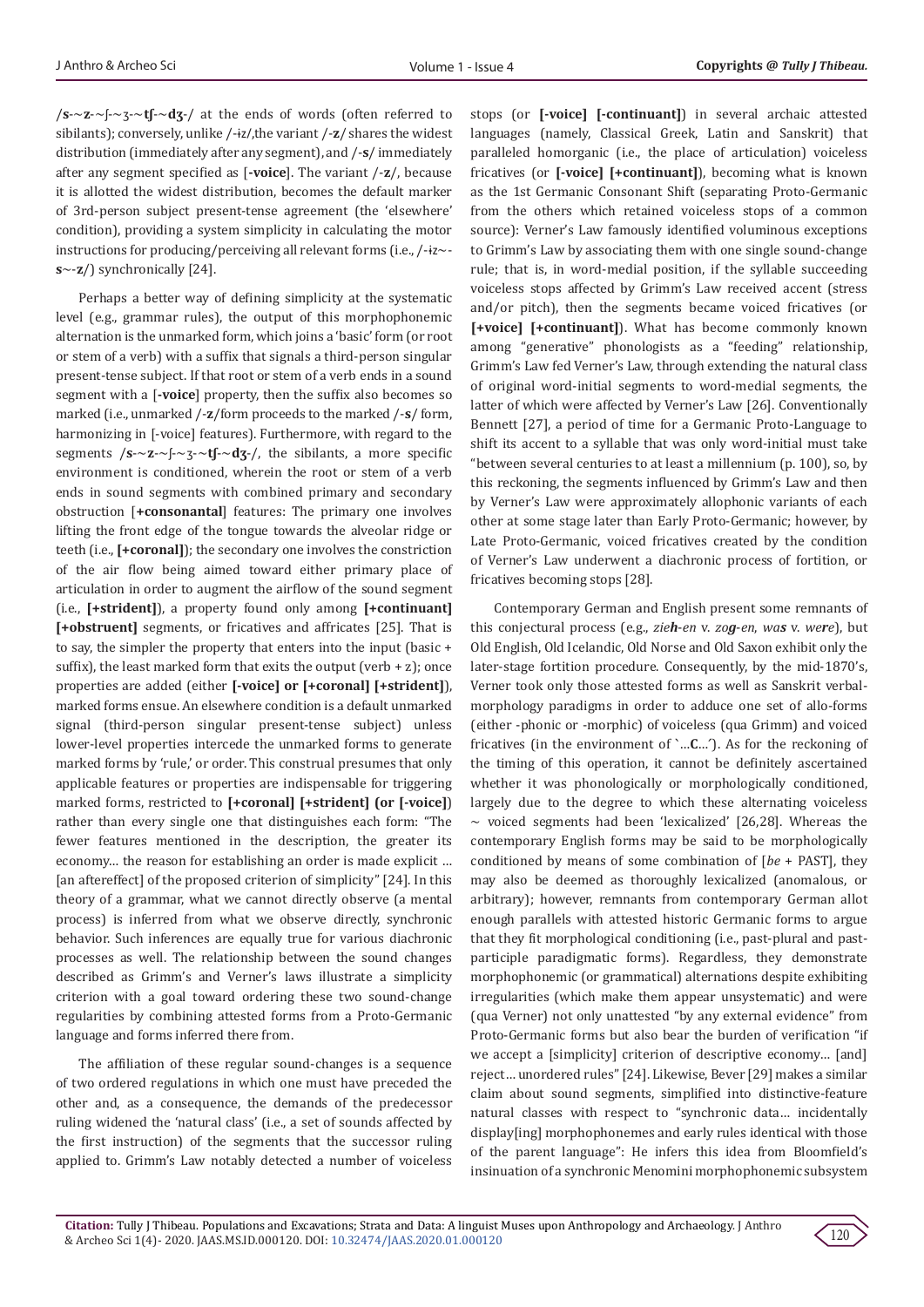closely approaching diachronic changes from the proto-language to the current one. Ordered rules, departing from a descriptive system that has been thus simplified, rise to a level of utility as well as apt precision due to observation<sup>3</sup>.

In terms of the previously mentioned diachronic change pertaining to Grimm and Verner, the latter must have succeeded the former as is suggested by the entire natural class of fricatives, those instigated by the 1st Germanic Consonant Shift (a.k.a., Grimm's Law) as well as one which not was included therein, the apparent lone member of the earliest Indo-European fricative, -*s*.

The predictable change in voicing afforded to fricatives by Verner's Law affected the segment -*s* in the same way (-*s>-z*), as hinted in runic inscriptions as well as some in Gothic [30]. Later, it became evident in West and North Germanic that this voiced segment 'rhotacised' to –*r* and gave those varieties the imprint of verbal paradigms in their past-plurals and past-participles [27- 29, 31]. Clearly, a procedure initiates a diachronic process but without synchronic timing to inform us of morphophonemics: However, some data attest that Germanic (e.g., Gothic and Old English) borrowings of the word Graeki from Latin employed a written symbol '*k-*' word-initially and thus suggest that segments affected by Verner's Law (voiceless fricatives > voiced) still possessed allophonic variation (voiced fricatives  $\sim$  voiced stops, a sign of synchronic variation owing to a fortition process) because Germanic varieties hadn't developed '*g*- ' at least phonemically [32]. That is to say, based on the historical timing as per Grimm (voiceless stops > voiceless fricatives and voiced stops > voiceless stop), no voiced stops (< voiced fricatives) functioned phonemically for Latin Graeci (Bloomfield imagines that Germanic speakers heard k- from acoustic signals emitted by Latin speakers, Germanic having /*ɣ*/ as a fricative; 1933, p. 446). The closing step of the 1st Germanic Consonant Shift had yet to be terminated (\*voiced fricatives > voiced stop**s4**) [33].

Germanic varieties preserved voiced stops at the time but only phonetically (< voiced fricatives in the environment of ˋ…*C*…ˊ) and alternated with their senior and (perhaps) more basic forms. The timing of these sound-changes could never have been as absolutely precise because of the vagaries of historical distances as well as the relative absence of widespread written forms based on a singular orthographic fit. Moreover, the systems of spelling inherent to the varieties under discussion certainly lacked an apt sound-to-symbol correspondence in terms of orthoepy, so it would be problematic to decide if the writing were narrowly phonetic or broadly phonemic. Furthermore, reservations concerning two strata of sound (-emic and –etic) ensue therefrom, and, in relation to -emic qualities, disagreements over process (allegedly mental or purely historical) are brought to the fore. Such issues are urged to be laid by as nonessential and heed paid instead to sound-changes over time as undeniable (either mental processes or conditioning contexts);

however, they remain linguistic, to an extent haphazard while at the same time amply systematic in yielding to an evaluation metric of relative simplicity expressing a structured sequential logic. Let's consent to Bailey [34] that synchronic (or static) statements about language X must be truly more dynamic due to its widespread variation, that structuralist descriptions were troubled by "generalized rules for morphophonic relationships" (and backed allomorphic variants, p. 18) and that diachronic patterning, despite its apparent dynamicity, takes the form of static accounts. The explanations afforded by linguistics were in fact not explanatory, in part because the method transformed words into numbers in order to gain the respect of others who believed in quantities. A drawback to this alternative wave framework [34] is that form is taken at face value, so language change is implausible as one form being organized as a 'monolect' of X in two ways (although a language learner in this model is allowed two different 'polylects' at the same time).

## Overt Identicalness vs. Covert Difference

An provocative ambivalence regarding the difference between phonetics and phonemics is expressed in the work of Lees 1970, wherein he directs readers that he is not making a claim by his use of slant brackets (e.g., /x/) in order assert a phonemic stratum (p. 272, fn. 5); however, he states that these forms are understood there as 'underlying' and that any "phonetic character" of reconstructed proto-forms are nonetheless "superficial" (p. 271). It is easily understood that proto-forms (by their very nature) never possess the physical qualities of a narrow transcription of an actual phone and must therefore be only transcribed broadly, and Lees references forms throughout as being 'derived' and thus implies a process that is fashioned on a basic lexical item (i.e., a morphological operation, which appears morphophonemically regular and conservative, like a proto-form may trace through the ages). Tracing a problem of Turkish morphophonemics to a protoform that is still represented orthographically in Turkish as noninitial < -ğ- > (a form pronounced in Anatolian dialects of Turkish as voiced velar fricative [-**ɣ**-] but not in the environs of Istanbul), Lees proposes a slight alternation in the synchronic description of urban Turkish: Using a ± system of pronunciations as well as a proto-form "ghost" consonant from proto-Turkic (namely non-initial /-**g**-/), the urban dialect of Turkish surrounding Istanbul at the time no longer inventoried the yumuşak-g (i.e., <-ğ->) as part of its pronunciations and commenced to inventory four different long vowels that were indigenously born (i.e, not borrowed from Arabic words, which have been Turkified). The older -ğ- analysis might very well be more efficient in terms of morphophonemic outputs and ± decision-making of pronunciations than the newer -g- analysis, but the latter analysis benefits from being 'simpler' in terms of the morphophonemic selections chosen as outputs (despite several being unpredictable, or irregular). More thought-provoking about



<sup>3</sup> It should be noted that Bever informs his readers that Bloomfield kept his characteristic distance from mentalism and thus notated the source of Menomini morphophonemics as their conditioning environments, not as processes.

<sup>4</sup> means not yet attested in the word-initial postion of Germanic varieties, recognized as a series voiced spirants in Elliott (1959, pp. 15-18), including a version of a rhotacized-z- in word-medial position as per Verner's Law.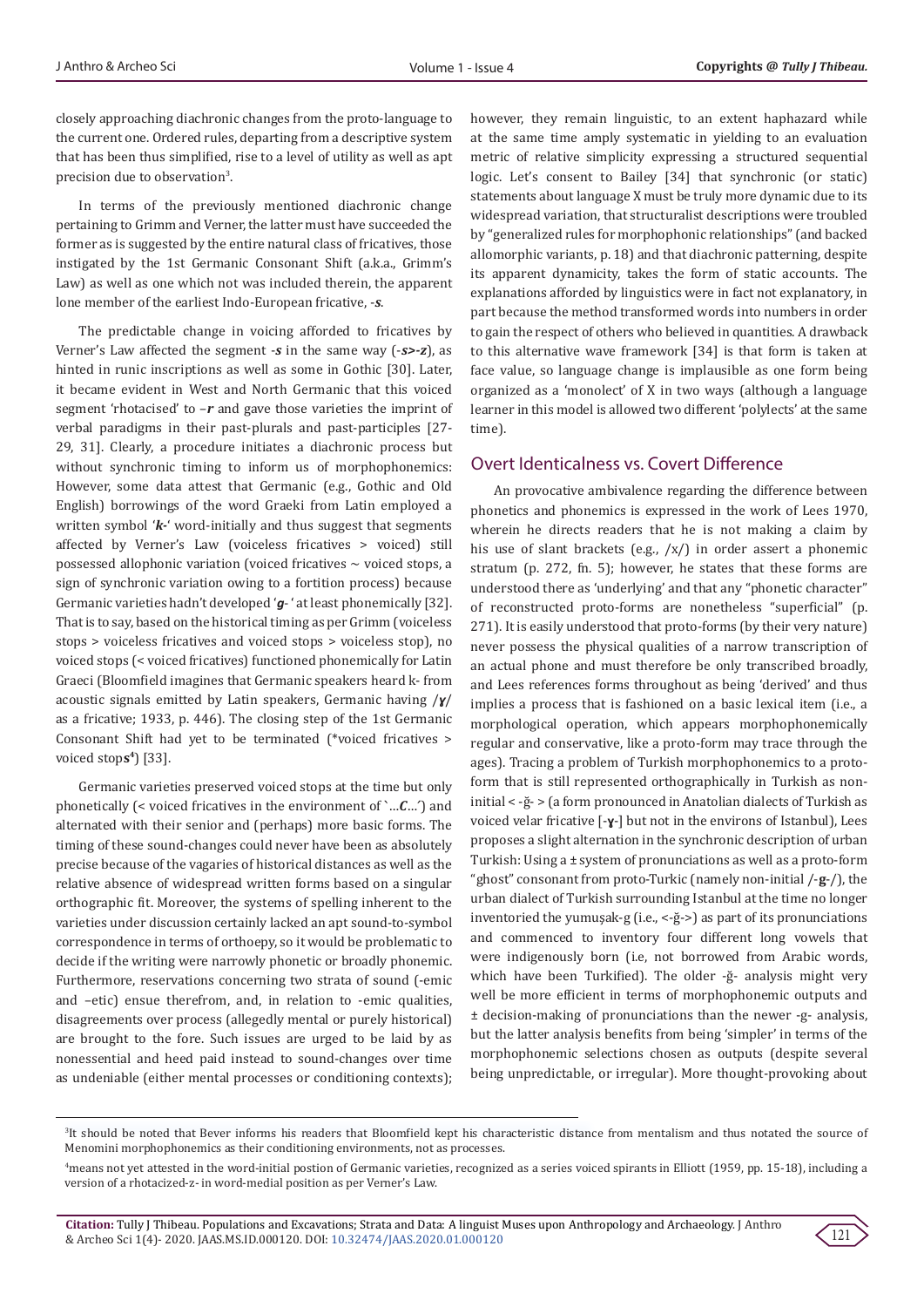the proposition put forward by Lees 1970 is that the addition of four long vowels increases the symmetry in the resonance cavity of the mouth, in that the short vowels  $/ o + \ddot{o}$  ü  $/$  include lengthened counterparts, just as / i e u a / have been lengthened by means of Arabic loanwords [35].

Language change in this instance concerns re-analysis of forms into a different pattern of organization based on the same input. One monolect mends identical forms that were organized by another monolect. As a result, pronunciations sound indistinguishable although categories of sound (i.e., phonemic bases) have been rearranged, "a distinct discontinuity in analysis rather than a gradual shift of the pronunciations involved" [3]; in other words, an array endures without change, yet its "internal structure" has in fact changed [31]. Startling though it may be, amending a grammatical system (sound-formation, word-formation and sentence-formation) seems as abrupt as Lightfoot's [36] proposal of the radical change from lexical open-class items to functional closed-class items in mid-16th century English, a kind of punctuated equilibrium, to use a biological metaphor. In this way, my discussion returns (perhaps equally abruptly) to anthropology and archaeology: It is fitting when synchronic data (i.e., a static, descriptive grammar) can be verified impartially through the application of linguistically external evidence given by reconstructed diachronic data, and such data are found, pointedly, through the Word (and, on occasion) in the dirt. Neutrality has been articulated regarding how long-term storage is maintained though the random nature of a mental dictionary and an orderly kernel of the grammar of X has been affirmed; likewise, the discussion is neutral concerning –etic and –emic strata of linguistic expression, but it has been too strongly suggested, plausibly, that only one stratum is not enough yet more than one stratum is far too many. A key to simplicity and to order is quantification but only with respect to language, not to culture, and the development of language and culture proceed hand-in-hand but without singular uniformity: Language has only structure yet interacts with process (via cognition) and production/perception (via communication). Communication is a zone querying across disciplines [37,38].

#### Brief Closing Remarks

More often than not, the Word is found in the air (or the egressive pulmonic airstream), and the work of the linguist occasionally is unearthing what in human languages is remarkable; for example, "[e]ven more weird is the fact that the new analysis [by Lees] appears to restore Proto-Turkic \*/g/ (and also Altaic long vowels, though only before /g/") (1970, p. 279). Observing behavior directly, devoid of any biases in its description yet full in its achievement, is the work and Word of a linguist, like it was for Darwin as it was for Bacon, natural scientists.

One can only muse upon why or how most sounds/gestures have one or several meanings, but few if any feel gratified, as Mead (2006) described people's reactions in her dream about Boas, at a sense of wonder for organic Life ("only wonder comprehends anything": Gregory of Nyssa).

#### References

- 1. [Ortman SG \(2000\) Conceptual metaphor in the archaeological record:](https://www.cambridge.org/core/journals/american-antiquity/article/conceptual-metaphor-in-the-archaeological-record-methods-and-an-example-from-the-american-southwest/84576FD81404D6958B283BE888B6DDB8) [Methods and an example from the American Southwest. American](https://www.cambridge.org/core/journals/american-antiquity/article/conceptual-metaphor-in-the-archaeological-record-methods-and-an-example-from-the-american-southwest/84576FD81404D6958B283BE888B6DDB8) [Antiquity 65\(4\): 613-645.](https://www.cambridge.org/core/journals/american-antiquity/article/conceptual-metaphor-in-the-archaeological-record-methods-and-an-example-from-the-american-southwest/84576FD81404D6958B283BE888B6DDB8)
- 2. [Vermeule E \(1996\) Archaeology and philology: The Dirt and the Word.](https://www.jstor.org/stable/370169?seq=1) [Transactions of the American Philological Society 126: 1-10.](https://www.jstor.org/stable/370169?seq=1)
- 3. Lees RB A morphophonemic problem in Turkish. In: Akin A, Goldberg A, Myers G, Stewart J. Language and Behavior. The Hague, Mouton, Netherlands pp. 271-279.
- 4. Ellis R (1994) The study of second language acquisition ( $1<sup>st</sup>$  Edn.) Oxford University Press, Oxford, UK.
- 5. Kariloff Smith A (1986) Stage/structure versus phase/process in modelling linguistic and cognitive development. In: I Levin (Eds.) Stage and structure: Re-opening the debate. Ablex, New Jersey, USA.
- 6. Saussure Fd (1959) Course in general linguistics. In: Bally B, Sechehaye A (Eds.), McGraw-Hill, New York, USA.
- 7. [Piaget J \(1926\) La representation du monde a chez l'enfant. Presses](https://www.worldcat.org/title/representation-du-monde-chez-lenfant/oclc/489731654) [Universitairesde France, Paris, France.](https://www.worldcat.org/title/representation-du-monde-chez-lenfant/oclc/489731654)
- 8. [Romaine S \(1995\) Bilingualism. Blackwell, Oxford, England.](https://www.wiley.com/en-us/Bilingualism%2C+2nd+Edition-p-9780631195399)
- 9. Griffiths P (1986) Early vocabulary. In: Fletcher P, Garman M (Eds.), Language acquisition (2<sup>nd</sup> Edn.). Cambridge University Press, Cambrigde, UK.
- 10. Carey S (1978) The child as word learner. In: Halle M, Bresnan J, Miller GA (Eds.), Linguistic Theory and Psychological Reality. The MIT Press, Cambridge, Massachusetts, USA.
- 11. Bowerman M (1994) Learning a semantic system: What role do cognitive predispositions play? In: Bloom P (Ed.), Language acquisition: Core readings. The MIT Press, Cambridge, Massachusetts, USA.
- 12. Goodluck H (1991) Language Acquisition. Blackwell, Oxford, England.
- 13. Maquet J (1970) Review of the book the raw and the cooked: Introduction to a science of mythology by C Levi-Strauss. Technology and culture 11(4): 613-615.
- 14. Strevens P (1991) Applied linguistics: On overview. In: Grabe W, Kaplan R (Eds.) Introduction to applied linguistics p. 12-30.
- 15. Penzl H (1972) Methods of comparative Germanic linguistics. In: Fv Coetsem, HL Kufner (Eds.), Toward a grammar of proto-Germanic. Max Niemayer Verlag, Tübingen, Germany p.1-42.
- 16. Lehmann WP (1972) Descriptive linguistics: An introduction. Random House, New York, USA.
- 17. Siertsema B (1965) A study of glossematics. The Hague: Martinus Nijloff, Netherlands.
- 18. [Hockett C \(1968\) Review of the book Outline of stratificational grammar,](https://www.journals.uchicago.edu/doi/abs/10.1086/465007?mobileUi=0) [by S Lamb. International Journal of American Linguistics 34\(2\): 145-](https://www.journals.uchicago.edu/doi/abs/10.1086/465007?mobileUi=0) [153.](https://www.journals.uchicago.edu/doi/abs/10.1086/465007?mobileUi=0)
- 19. [Culler J \(1976\) Ferdinand de Saussure. Penguin, New York, USA.](https://www.worldcat.org/title/ferdinand-de-saussure/oclc/2346191)
- 20. [Hockett C \(1954\) Two Models of Grammatical Description. Word 10\(2-](https://www.tandfonline.com/doi/abs/10.1080/00437956.1954.11659524) [3\): 210-234.](https://www.tandfonline.com/doi/abs/10.1080/00437956.1954.11659524)
- 21. [Trubetzkoy NS \(1939\) Grundz](https://www.worldcat.org/title/grundzuge-der-phonologie/oclc/3139718)üge der phonologie. Göttingen: [Vendenhoeck and Ruprecht.](https://www.worldcat.org/title/grundzuge-der-phonologie/oclc/3139718)

**Citation:** Tully J Thibeau. Populations and Excavations; Strata and Data: A linguist Muses upon Anthropology and Archaeology. J Anthro Ettation: Tuny J Timbeau. Fopulations and Excavations, Strata and Data. A miguist muses upon Antinopology and Archaeology. J Antino<br>& Archeo Sci 1(4)- 2020. JAAS.MS.ID.000120. DOI: [10.32474/JAAS.2020.01.000120](http://dx.doi.org/10.32474/JAAS.2020.01.000120)



<sup>5</sup> represents an unattested form that has been reconstructed in only non-initial positions.

<sup>6</sup> A proposed language family (Proto-Turkic being one sub-family) exhibiting numerous non-genetic characteristics.

<sup>7</sup> Türkmen belongs to a Proto-Turkic family (as does Turkish) retaining contrastive distribution in short/long vowels (Lees, 1970, p. 273).